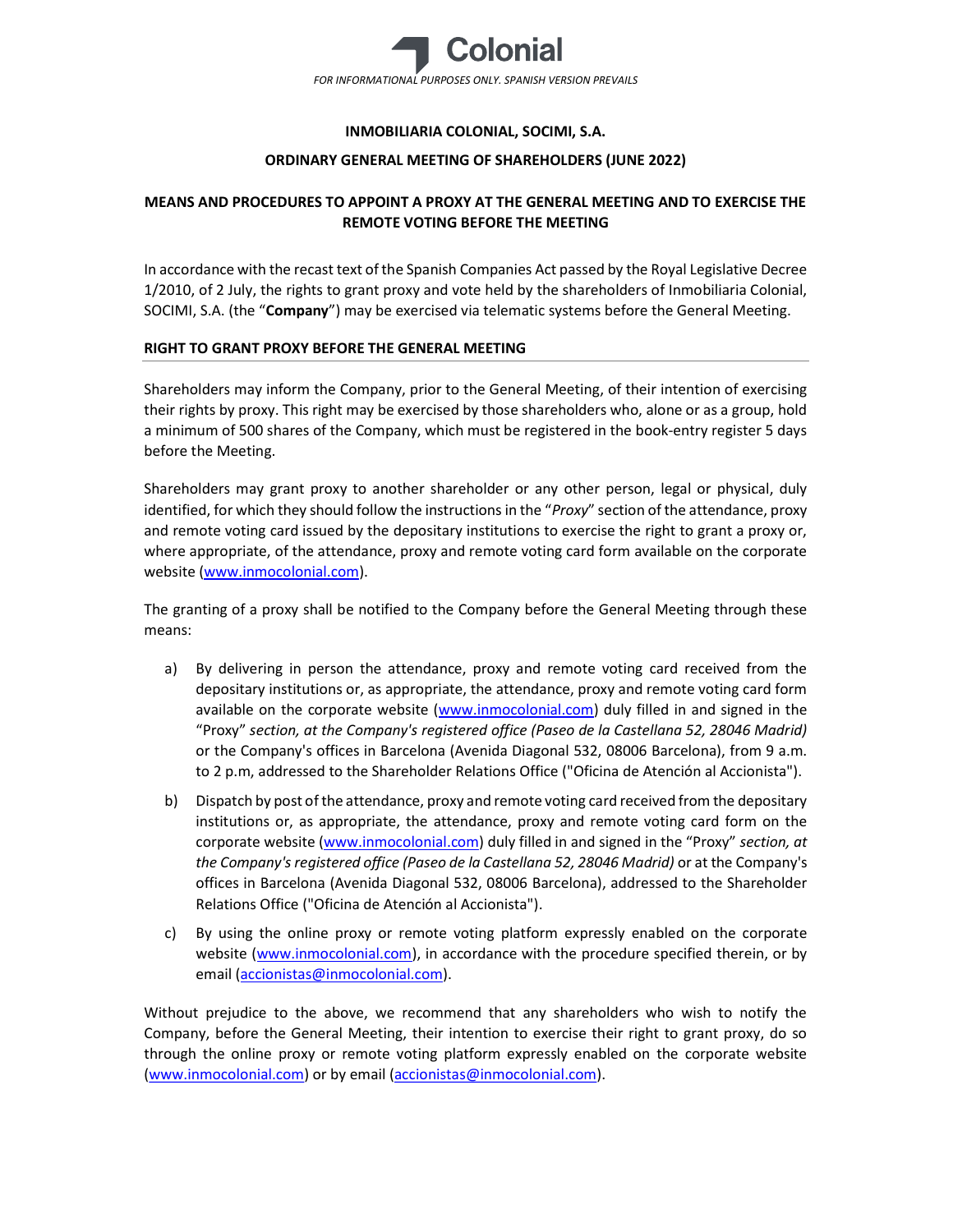

#### FOR INFORMATIONAL PURPOSES ONLY. SPANISH VERSION PREVAILS

The notification of a proxy by any of the means set forth in paragraphs a), b) and c) above should be received by the Company, with satisfactory proof of identity, at least 24 hours before the date scheduled for the General Meeting on the first call, that is, before 11 a.m. on 19 June 2022, without prejudice to the Chairman's power to admit any proxies received thereafter. Otherwise, it will be understood as not granted.

A proxy may represent more than one shareholder, without any restrictions on the number of shareholders he/she can represent. A proxy who represents several shareholders may cast both affirmative and negative votes in accordance with the instructions given by each shareholder.

Representation may be revoked at any time. The attendance of the shareholder represented at the General Meeting, either personally or remotely, involves the revocation of any delegation, regardless of its date.

The proxy must be credited by the presentation of the corresponding legitimation certificate or attendance, proxy and remote voting card issued by the Company or entities in charge of the bookentry registry.

Any proxies received with no indication of the specific person to whom the shareholder has granted his/her representation shall be deemed granted to the Chairman of the General Meeting or his/her substitute in case of conflict of interests.

The proxy's failure to attend the General Meeting will mean that the shares he/she represents will not be counted in verifying the quorum to convene the General Meeting.

The Chairman and the Secretary of the General Meeting shall have the broadest powers to recognise the validity of the proxy or any document evidencing such representation.

Proxies attending the General Meeting by electronic means should follow, if they wish to exercise their rights to grant proxy, the procedure specified in the document "Instructions for attending and voting at the General Meeting by electronic means" available in the section on General Meeting of Shareholders 2022 ("Online Attendance") on the Company's website (www.inmocolonial.com). For matters not expressly regulated, the same rules provided in the Regulations of the General Meeting for physical attendance to the General Meeting will apply.

## REMOTE VOTING BEFORE THE GENERAL MEETING

Shareholders may cast their votes in writing on the motions proposed for the items included in the agenda and shall inform the Company of this, before the General Meeting, through these means:

- a) By delivering in person the attendance, proxy and remote voting card received from the depositary institutions or, as appropriate, the attendance, proxy and remote voting card form available on the corporate website (www.inmocolonial.com), duly filled in and signed in the "Remote voting" section, at the Company's registered office (Paseo de la Castellana No. 52, 28046 Madrid) or at the Company's offices on Barcelona (Avenida Diagonal 532, 08006 Barcelona), from 9 a.m. to 2 p.m., addressed to the Shareholder Relations Office ("Oficina de Atención al Accionista").
- b) Dispatch by post of the attendance, proxy and remote voting card received from the depositary institutions or, as appropriate, the attendance, proxy and remote voting card form on the corporate website (www.inmocolonial.com), duly filled in and signed in the "Remote voting"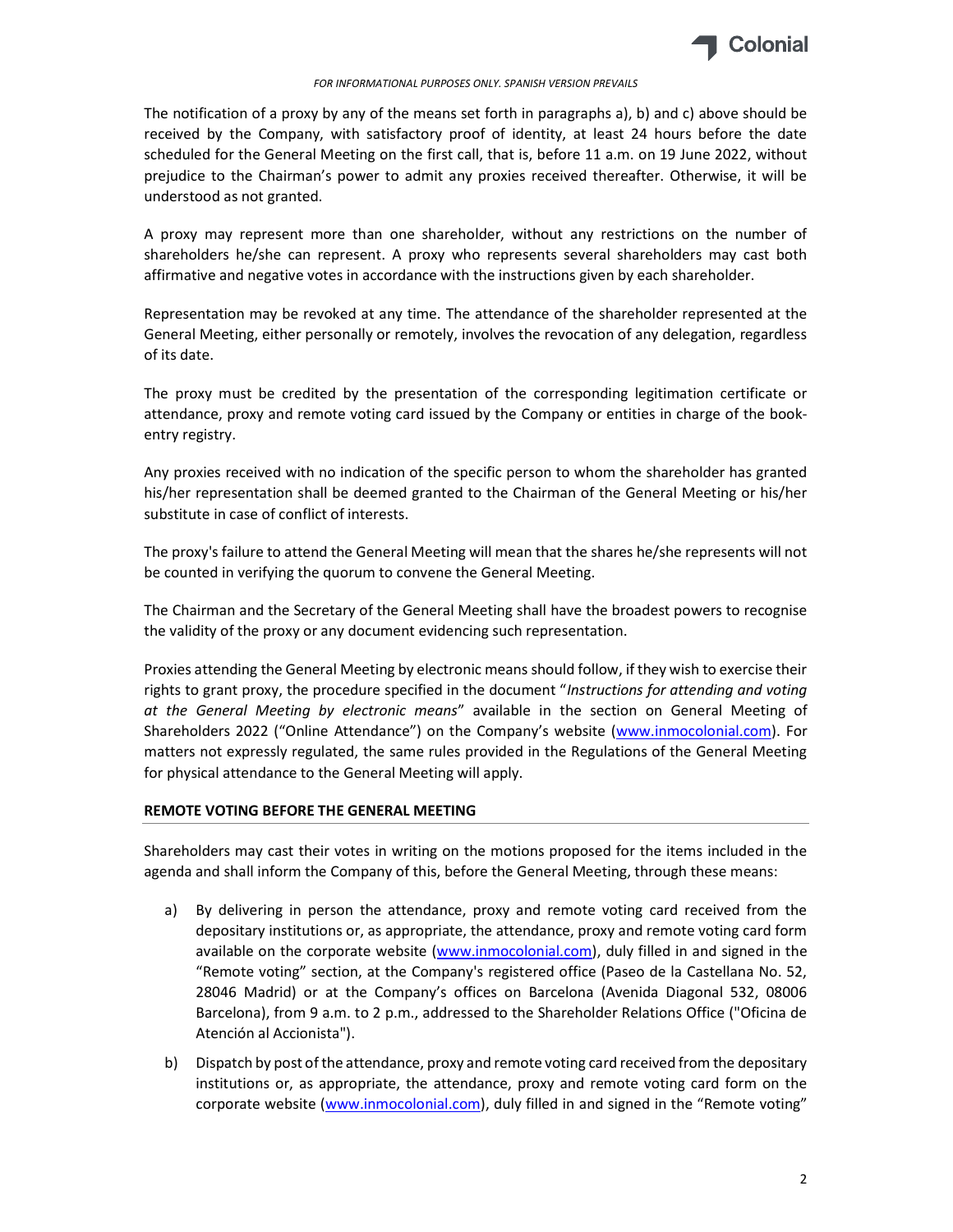

#### FOR INFORMATIONAL PURPOSES ONLY. SPANISH VERSION PREVAILS

section, at the Company's registered office (Paseo de la Castellana 52, 28046 Madrid) or at the Company's offices in Barcelona (Avenida Diagonal 532, 08006 Barcelona), addressed to the Shareholder Relations Office ("Oficina de Atención al Accionista").

c) By using the online proxy or remote voting platform expressly enabled on the corporate website (www.inmocolonial.com), in accordance with the procedure specified therein, or by email (accionistas@inmocolonial.com).

Without prejudice to the above, we recommend that any shareholders who wish to cast their vote on the motions regarding the items on the Agenda before the General Meeting, do so through the online proxy or remote voting platform expressly enabled on the corporate website (www.inmocolonial.com) or by email (accionistas@inmocolonial.com).

The vote cast by any of the means set forth in paragraphs a), b) and c) above should be received by the Company, with the relevant supporting documentation, at least 24 hours before the date scheduled for the General Meeting on the first call, that is, before 11 a.m. on 19 June 2022, without prejudice to the Chairman's power to admit any votes received thereafter. Otherwise the vote shall be considered as not issued.

A remote vote will be void:

- a) If it is later expressly revoked by the same medium used for its issue and within the period of time established for same.
- b) If the shareholder who cast the vote attends the meeting.

Shareholders who have cast their vote remotely shall be considered present for the purposes of constituting the quorum of the General Meeting.

# COMMON RULES TO EXERCISE THE RIGHTS TO GRANT PROXY AND VOTE REMOTELY BEFORE THE GENERAL MEETING

Shareholders who have registered the ownership of the Company's shares in the shareholder ledger at least 5 days before the General Meeting may exercise their rights to grant proxy and vote remotely before the General Meeting.

By remote means of communication, shareholders may only exercise their voting and proxy voting rights on one occasion.

The Company will not be responsible for any damages caused to shareholders or proxies due to breakdown, overload, line failures, connection failures, delays in the post or any other eventuality of a similar nature beyond the Company's control which may impede the use of proxy and voting mechanisms via remote electronic communication systems.